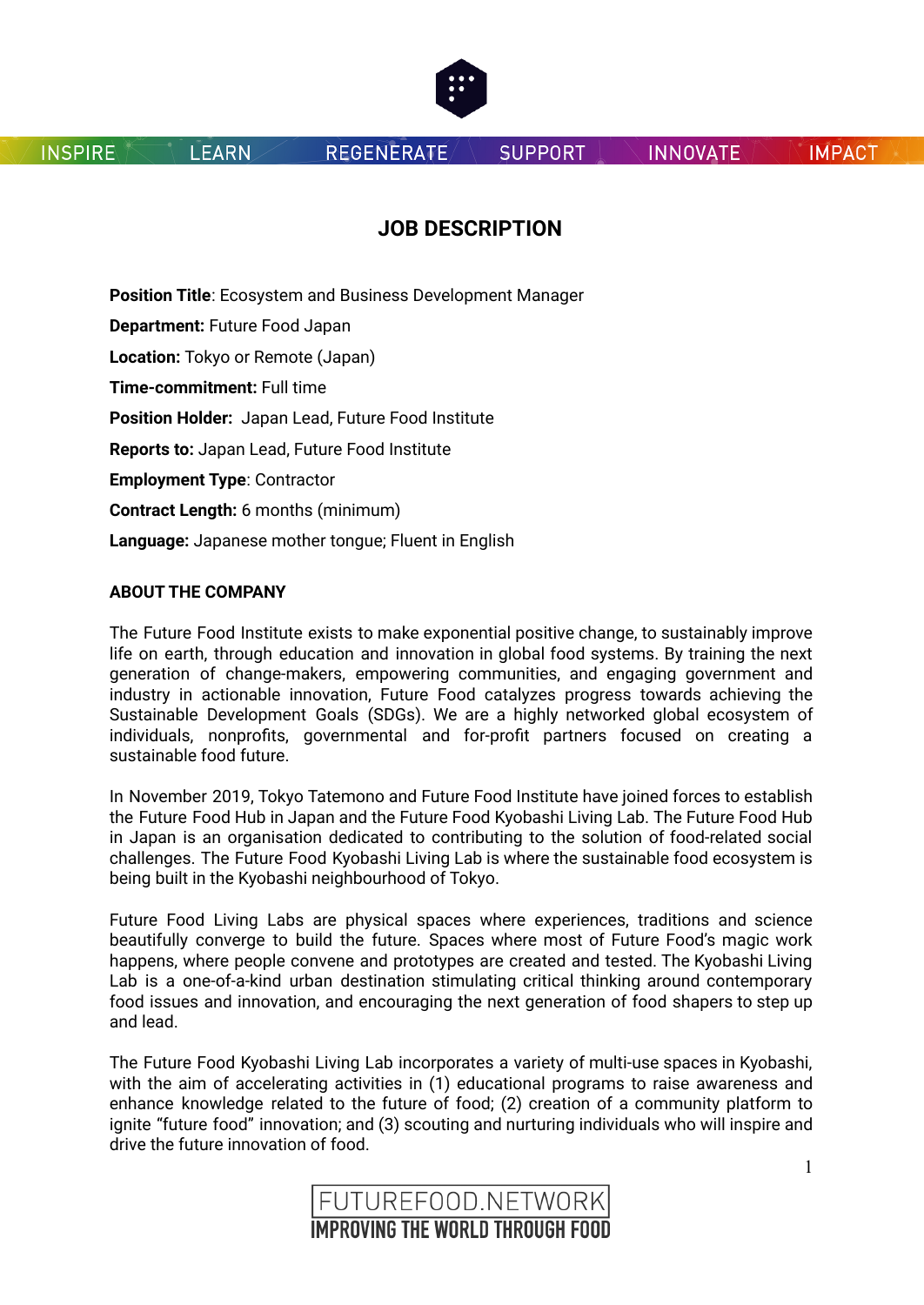

## **JOB PURPOSE**

The main purposes are:

**LEARN** 

- build community, connection, capacity and capability across the food ecosystem
- develop complex innovation, education and community projects, be in constant communication with the strategic supervisor, and ensure high quality results

This is a diverse and dynamic role where you will develop strategic partnership with major organizations and look for creative ways to add value to partners and their communities while driving FF values.

This position works in synergy and reports to Future Food Institute, Japan Lead adapting FF goals and methodologies to the Japanese context.

An ideal candidate will be:

- Have a deep understanding of Japanese culture and food ecosystem
- Have both experience and passion for food and sustainable food systems
- Have a business development, community, partnerships or strategic relationships background, demonstrating strong capabilities to initiate opportunities
- Thoughtful and flexible with great interpersonal skills
- Organized, methodical, and are aware of timelines and deadlines
- An effective communicator and a great listener

## **MAIN RESPONSIBILITIES**

- Ensure effective Japanese communication with stakeholders and clients ensuring the consistency with the all FF Ecosystem
- Business Development: this ranges from following up on new collaboration, business opportunities, drafting proposals and presentations for potential clients, attend events and networking meetings; however we are builders and we will rely on you to look around corners beyond what has been done, to also develop blue sky opportunity for what could be done
- Build a food ecosystem community around Kyobashi area
- Develop and coordinate the execution of projects and events
- Be strategic and effective: As the primary eyes and ears into the ecosystem, you will connect the dots and derive insights on the trends and changes within the ecosystem.